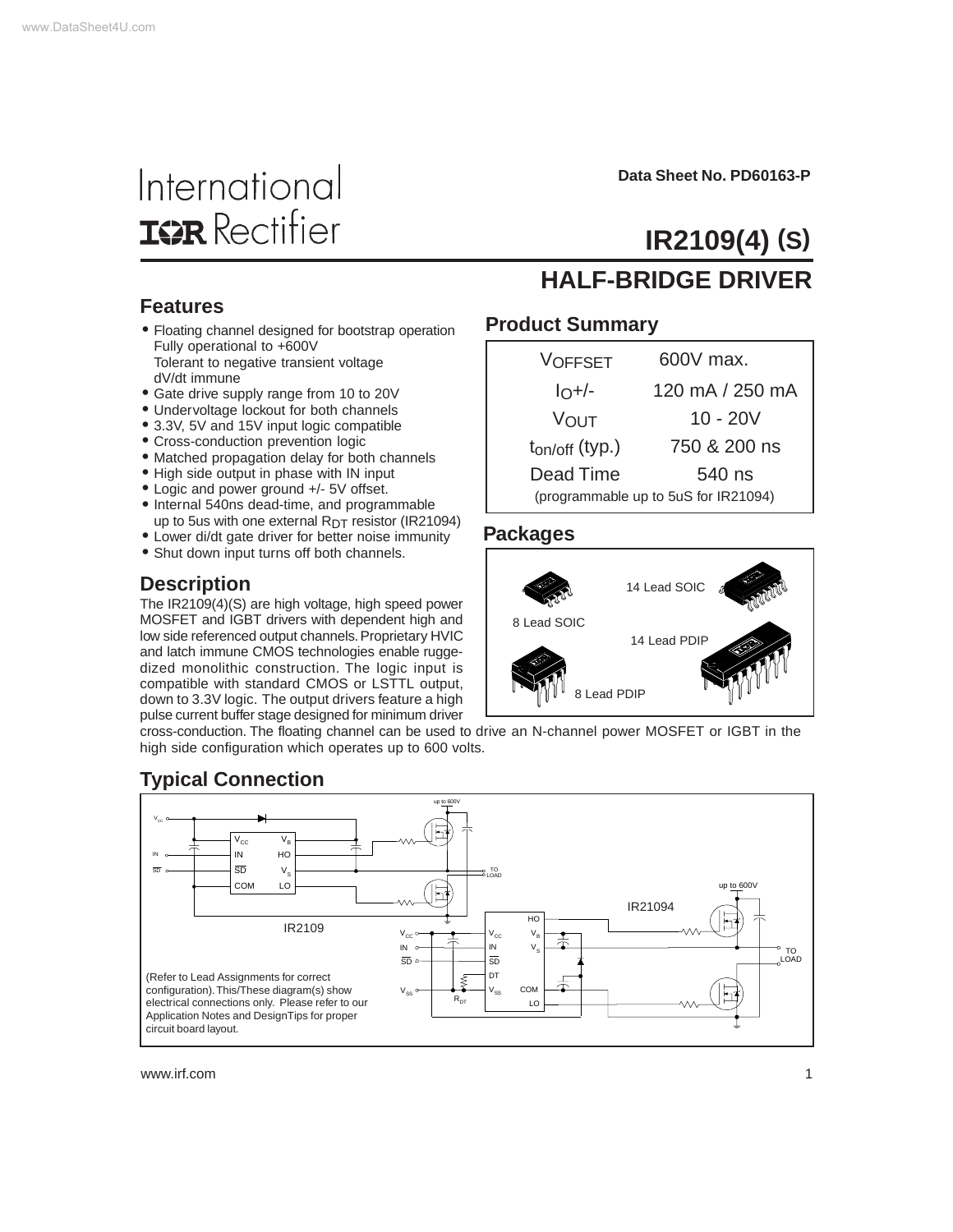#### **Absolute Maximum Ratings**

Absolute maximum ratings indicate sustained limits beyond which damage to the device may occur. All voltage parameters are absolute voltages referenced to COM. The thermal resistance and power dissipation ratings are measured under board mounted and still air conditions.

| <b>Symbol</b>         | <b>Definition</b>                                 |                | Min.                    | Max.                  | <b>Units</b> |
|-----------------------|---------------------------------------------------|----------------|-------------------------|-----------------------|--------------|
| $V_{B}$               | High side floating absolute voltage               |                | $-0.3$                  | 625                   |              |
| Vs                    | High side floating supply offset voltage          |                | $V_B - 25$              | $V_B + 0.3$           |              |
| <b>V<sub>HO</sub></b> | High side floating output voltage                 |                | $V_S - 0.3$             | $V_B + 0.3$           |              |
| $V_{\rm CC}$          | Low side and logic fixed supply voltage           |                | $-0.3$                  | 25                    | $\vee$       |
| <b>VLO</b>            | Low side output voltage                           |                | $-0.3$                  | $V_{CC}$ + 0.3        |              |
| DT                    | Programmable dead-time pin voltage (IR21094 only) |                | $VSS - 0.3$             | $V_{\rm CC}$ + 0.3    |              |
| $V_{IN}$              | Logic input voltage (IN & SD)                     |                | $V$ <sub>SS</sub> - 0.3 | $V_{\text{CC}}$ + 0.3 |              |
| Vss                   | Logic ground (IR21094/IR21894 only)               |                | $V_{CC}$ - 25           | $V_{\rm CC}$ + 0.3    |              |
| $dV_S/dt$             | Allowable offset supply voltage transient         |                |                         | 50                    | V/ns         |
| $P_D$                 | Package power dissipation $@T_A \leq +25°C$       | (8 Lead PDIP)  |                         | 1.0                   |              |
|                       |                                                   | (8 Lead SOIC)  |                         | 0.625                 |              |
|                       |                                                   | (14 lead PDIP) |                         | 1.6                   | W            |
|                       |                                                   | (14 lead SOIC) |                         | 1.0                   |              |
| RthJA                 | Thermal resistance, junction to ambient           | (8 Lead PDIP)  |                         | 125                   |              |
|                       |                                                   | (8 Lead SOIC)  |                         | 200                   |              |
|                       |                                                   | (14 lead PDIP) |                         | 75                    | °C/W         |
|                       |                                                   | (14 lead SOIC) |                         | 120                   |              |
| TJ.                   | Junction temperature                              |                |                         | 150                   |              |
| Ts                    | Storage temperature                               |                | $-50$                   | 150                   | °C           |
| ΤL                    | Lead temperature (soldering, 10 seconds)          |                |                         | 300                   |              |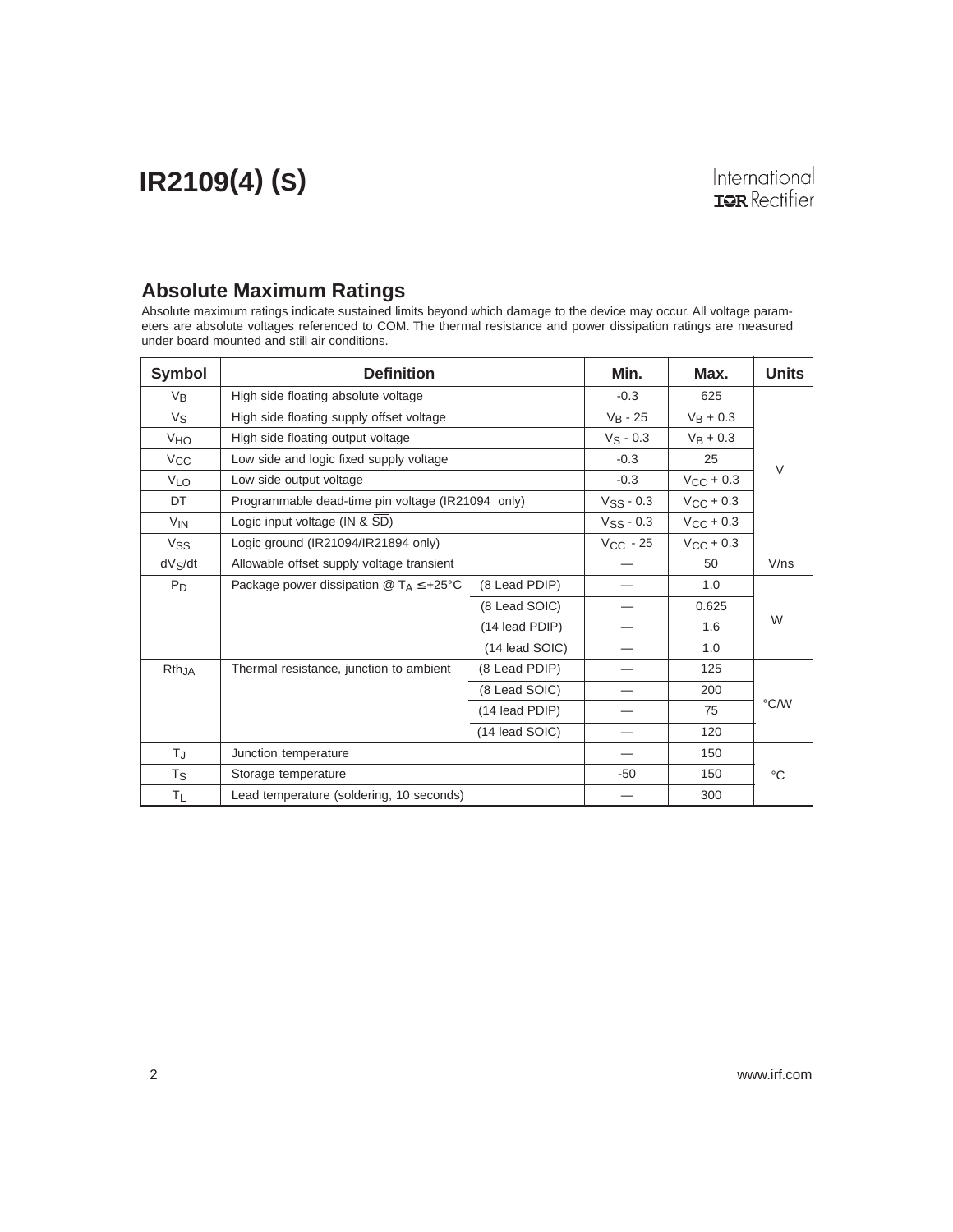### **Recommended Operating Conditions**

The input/output logic timing diagram is shown in figure 1. For proper operation the device should be used within the recommended conditions. The V<sub>S</sub> and V<sub>SS</sub> offset rating are tested with all supplies biased at 15V differential.

| Symbol                | <b>Definition</b>                                 | Min.       | Max.         | <b>Units</b> |
|-----------------------|---------------------------------------------------|------------|--------------|--------------|
| VB                    | High side floating supply absolute voltage        | $V_S + 10$ | $V_S + 20$   |              |
| Vs                    | High side floating supply offset voltage          | Note 1     | 600          |              |
| VHO                   | High side floating output voltage                 | Vs         | $V_{B}$      |              |
| V <sub>CC</sub>       | Low side and logic fixed supply voltage           | 10         | 20           |              |
| <b>VLO</b>            | Low side output voltage                           | $\Omega$   | $V_{\rm CC}$ | V            |
| <b>V<sub>IN</sub></b> | Logic input voltage (IN & SD)                     | Vss        | $V_{CC}$     |              |
| DT                    | Programmable dead-time pin voltage (IR21094 only) | Vss        | $V_{\rm CC}$ |              |
| <b>Vss</b>            | Logic ground (IR21094 only)                       | -5         | 5            |              |
| Тд                    | Ambient temperature                               | -40        | 125          | $^{\circ}C$  |

Note 1: Logic operational for V<sub>S</sub> of -5 to +600V. Logic state held for V<sub>S</sub> of -5V to -V<sub>BS</sub>. (Please refer to the Design Tip DT97-3 for more details).

### **Dynamic Electrical Characteristics**

 $V_{BIAS}$  (V<sub>CC</sub>, V<sub>BS</sub>) = 15V, V<sub>SS</sub> = COM, C<sub>L</sub> = 1000 pF, T<sub>A</sub> = 25°C, DT = VSS unless otherwise specified.

| <b>Symbol</b> | <b>Definition</b>                              | Min. | Typ.     | Max. |      | Units Test Conditions  |
|---------------|------------------------------------------------|------|----------|------|------|------------------------|
| ton           | Turn-on propagation delay                      |      | 750      | 950  |      | $V_S = 0V$             |
| toff          | Turn-off propagation delay                     |      | 200      | 280  |      | $V_S = 0V$ or 600V     |
| tsd           | Shut-down propagation delay                    |      | 200      | 280  |      |                        |
| MT            | Delay matching, HS & LS turn-on/off            |      | $\Omega$ | 70   | nsec |                        |
| tr            | Turn-on rise time                              |      | 150      | 220  |      | $V_S = 0V$             |
| tf            | Turn-off fall time                             |      | 50       | 80   |      | $V_S = 0V$             |
| DT            | Deadtime: LO turn-off to HO turn-on(DTLO-HO) & | 400  | 540      | 680  |      | $RDT=0$                |
|               | HO turn-off to LO turn-on (DTHO-LO)            | 4    | 5        | 6    | usec | $RDT = 200k$ (IR21094) |
| <b>MDT</b>    | Deadtime matching = $DTLO$ - HO - $DTHO-LO$    |      | $\Omega$ | 60   | nsec | $RDT=0$                |
|               |                                                |      | $\Omega$ | 600  |      | $RDT = 200k$ (IR21094) |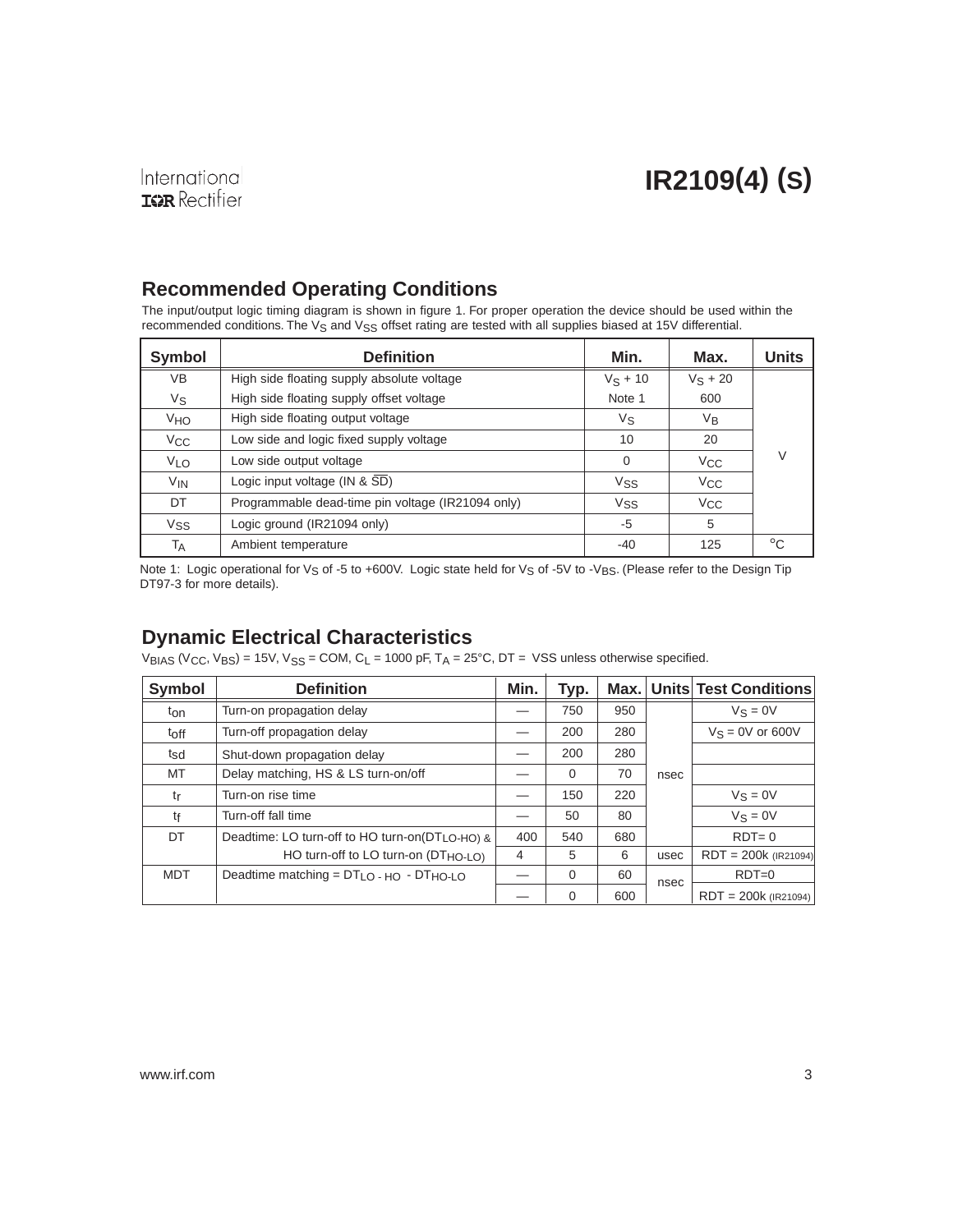#### **Static Electrical Characteristics**

 $\rm{V_{BIAS}}$  (V<sub>CC</sub>, V<sub>BS</sub>) = 15V, V<sub>SS</sub> = COM, DT= V<sub>SS</sub> and T<sub>A</sub> = 25°C unless otherwise specified. The V<sub>IL</sub>, V<sub>IH</sub> and I<sub>IN</sub> parameters are referenced to  $\vee_{SS}$  /COM and are applicable to the respective input leads: IN and SD. The  $\vee_{O}$ , I<sub>O</sub> and Ron parameters are referenced to COM and are applicable to the respective output leads: HO and LO.

| <b>Symbol</b>            | <b>Definition</b>                                                      | Min. | Typ. | Max.           | <b>Units</b> | <b>Test Conditions</b>              |
|--------------------------|------------------------------------------------------------------------|------|------|----------------|--------------|-------------------------------------|
| V <sub>IH</sub>          | Logic "1" input voltage for HO & logic "0" for LO                      | 2.9  |      |                |              | $V_{\text{CC}}$ = 10V to 20V        |
| VIL                      | Logic "0" input voltage for HO & logic "1" for LO                      |      |      | 0.8            |              | $V_{CC}$ = 10V to 20V               |
| $VSD,TH+$                | SD input positive going threshold                                      | 2.9  |      |                |              | $V_{CC}$ = 10V to 20V               |
| V <sub>SD,TH-</sub>      | SD input negative going threshold                                      |      |      | 0.8            | $\vee$       | $V_{CC}$ = 10V to 20V               |
| V <sub>OH</sub>          | High level output voltage, V <sub>BIAS</sub> - V <sub>O</sub>          | —    | 0.8  | 1.4            |              | $I_{\Omega} = 20$ mA                |
| VOL                      | Low level output voltage, VO                                           |      | 0.3  | 0.6            |              | $I_{\rm O} = 20 \text{ mA}$         |
| <b>ILK</b>               | Offset supply leakage current                                          |      |      | 50             |              | $V_B = V_S = 600V$                  |
| lQBS                     | Quiescent V <sub>BS</sub> supply current                               | 20   | 60   | 150            | μA           | $V_{IN} = 0V$ or 5V                 |
| locc                     | Quiescent V <sub>CC</sub> supply current                               | 0.4  | 1.0  | 1.6            | mA           | $V_{IN}$ = 0V or 5V                 |
|                          |                                                                        |      |      |                |              | $RDT = 0$                           |
| $I_{IN+}$                | Logic "1" input bias current                                           |      | 5    | 20             |              | $IN = 5V$ , $SD = 0V$               |
| l <sub>IN-</sub>         | Logic "0" input bias current                                           |      | 1    | $\mathfrak{p}$ | μA           | $IN = 0V$ , $SD = 5V$               |
| V <sub>CCUV</sub> +      | V <sub>CC</sub> and V <sub>BS</sub> supply undervoltage positive going | 8.0  | 8.9  | 9.8            |              |                                     |
| V <sub>BSUV+</sub>       | threshold                                                              |      |      |                |              |                                     |
| V <sub>CCUV-</sub>       | V <sub>CC</sub> and V <sub>BS</sub> supply undervoltage negative going | 7.4  | 8.2  | 9.0            |              |                                     |
| V <sub>BSUV-</sub>       | threshold                                                              |      |      |                | $\vee$       |                                     |
| <b>V<sub>CCUVH</sub></b> | <b>Hysteresis</b>                                                      | 0.3  | 0.7  |                |              |                                     |
| VBSUVH                   |                                                                        |      |      |                |              |                                     |
| $I_{O+}$                 | Output high short circuit pulsed vurrent                               | 120  | 200  |                |              | $V_O = 0V$ , PW $\leq 10$ µs        |
| lo-                      | Output low short circuit pulsed current                                | 250  | 350  |                | mA           | $V_{\Omega}$ = 15V, PW $\leq$ 10 µs |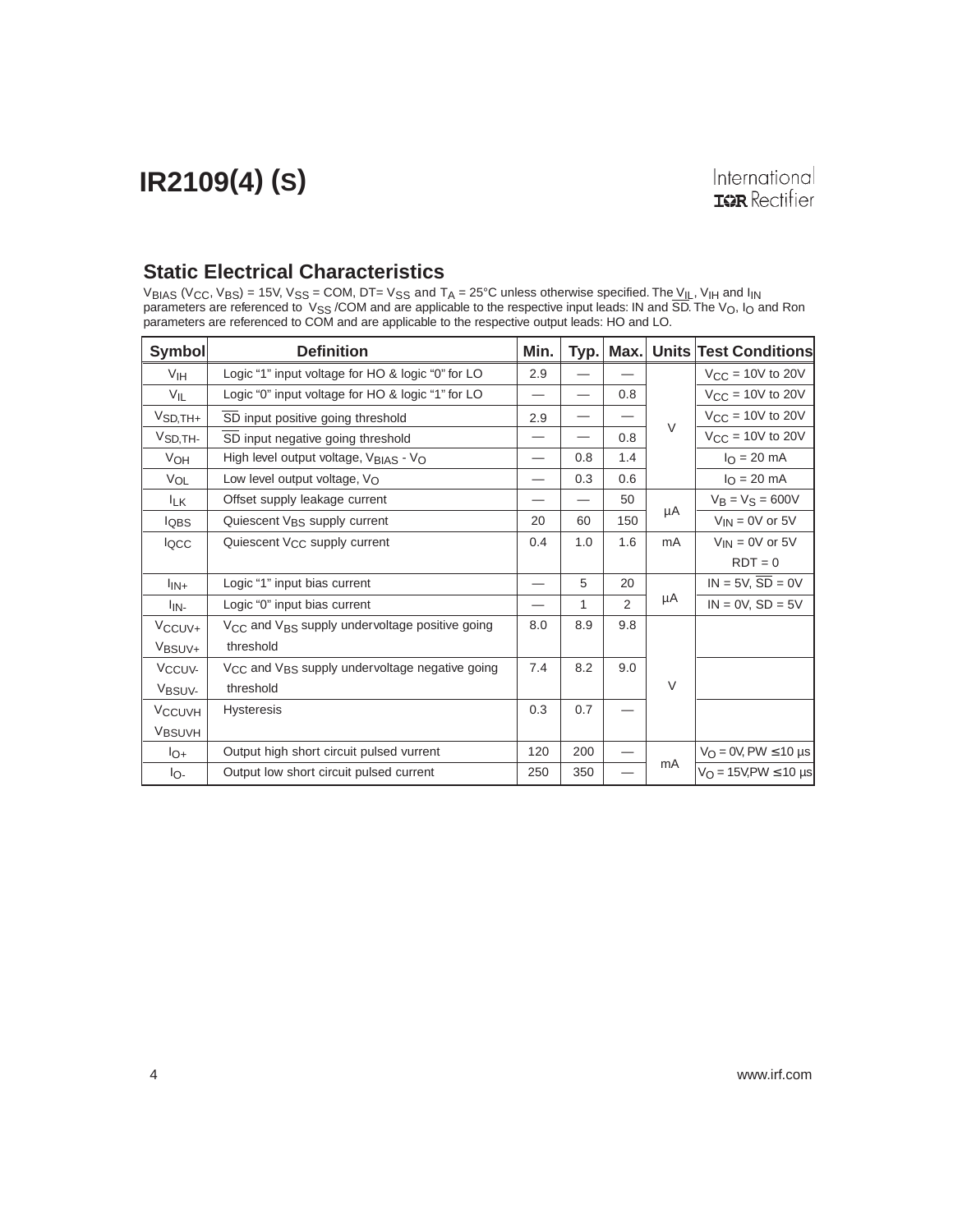

### **Functional Block Diagrams**



www.irf.com 5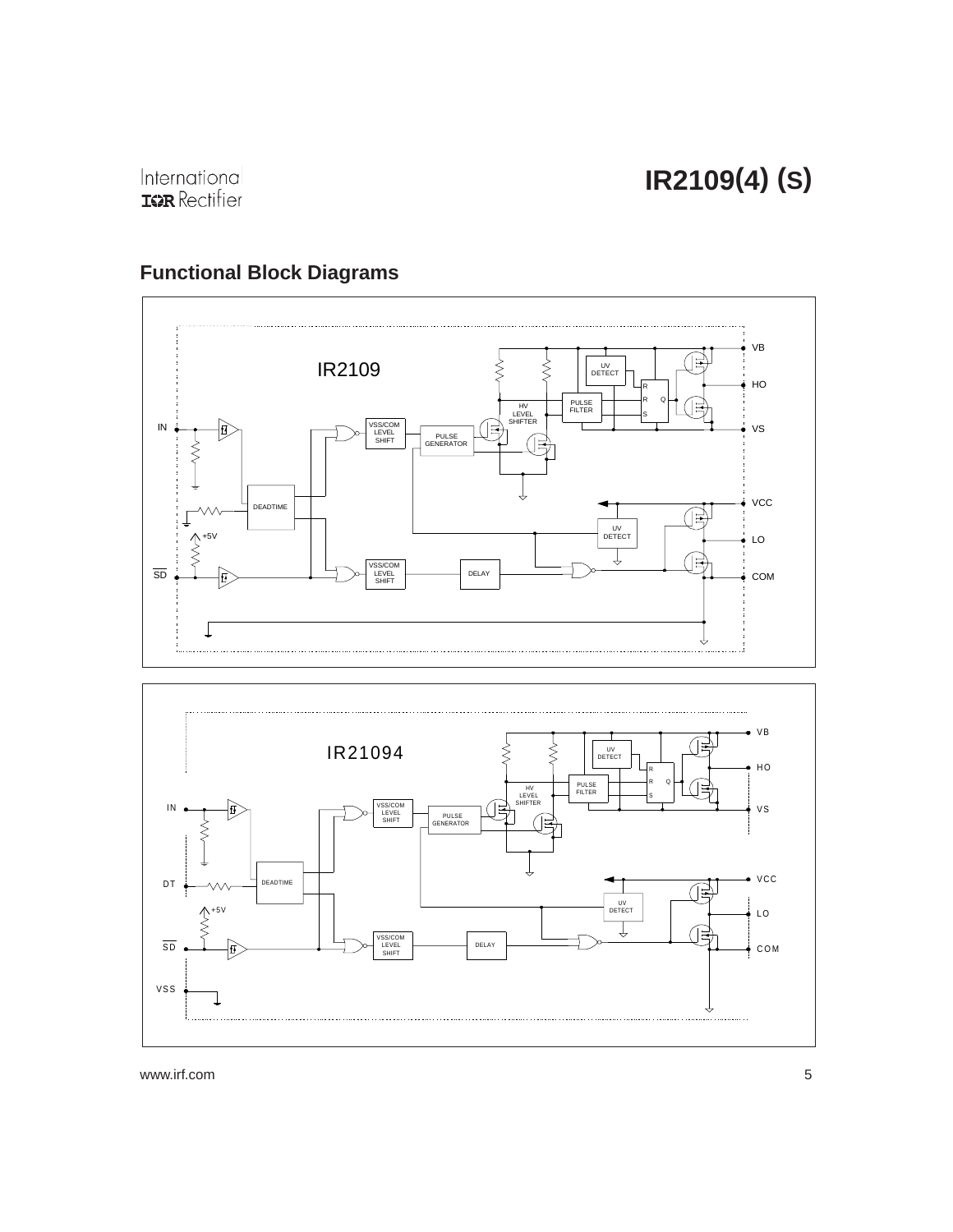### International **IGR** Rectifier

### **Lead Definitions**

| Symbol     | <b>Description</b>                                                                                     |
|------------|--------------------------------------------------------------------------------------------------------|
| IN         | Logic input for high and low side gate driver outputs (HO and LO), in phase with HO (referenced to COM |
|            | for IR2109 and VSS for IR21094)                                                                        |
| SD         | Logic input for shutdown (referenced to COM for IR2109 and VSS for IR21094)                            |
| DT         | Programmable dead-time lead, referenced to VSS. (IR21094 only)                                         |
| <b>VSS</b> | Logic Ground (21094 only)                                                                              |
| $V_B$      | High side floating supply                                                                              |
| HO         | High side gate drive output                                                                            |
| $V_{S}$    | High side floating supply return                                                                       |
| $V_{CC}$   | Low side and logic fixed supply                                                                        |
| LO         | Low side gate drive output                                                                             |
| <b>COM</b> | Low side return                                                                                        |

### **Lead Assignments**

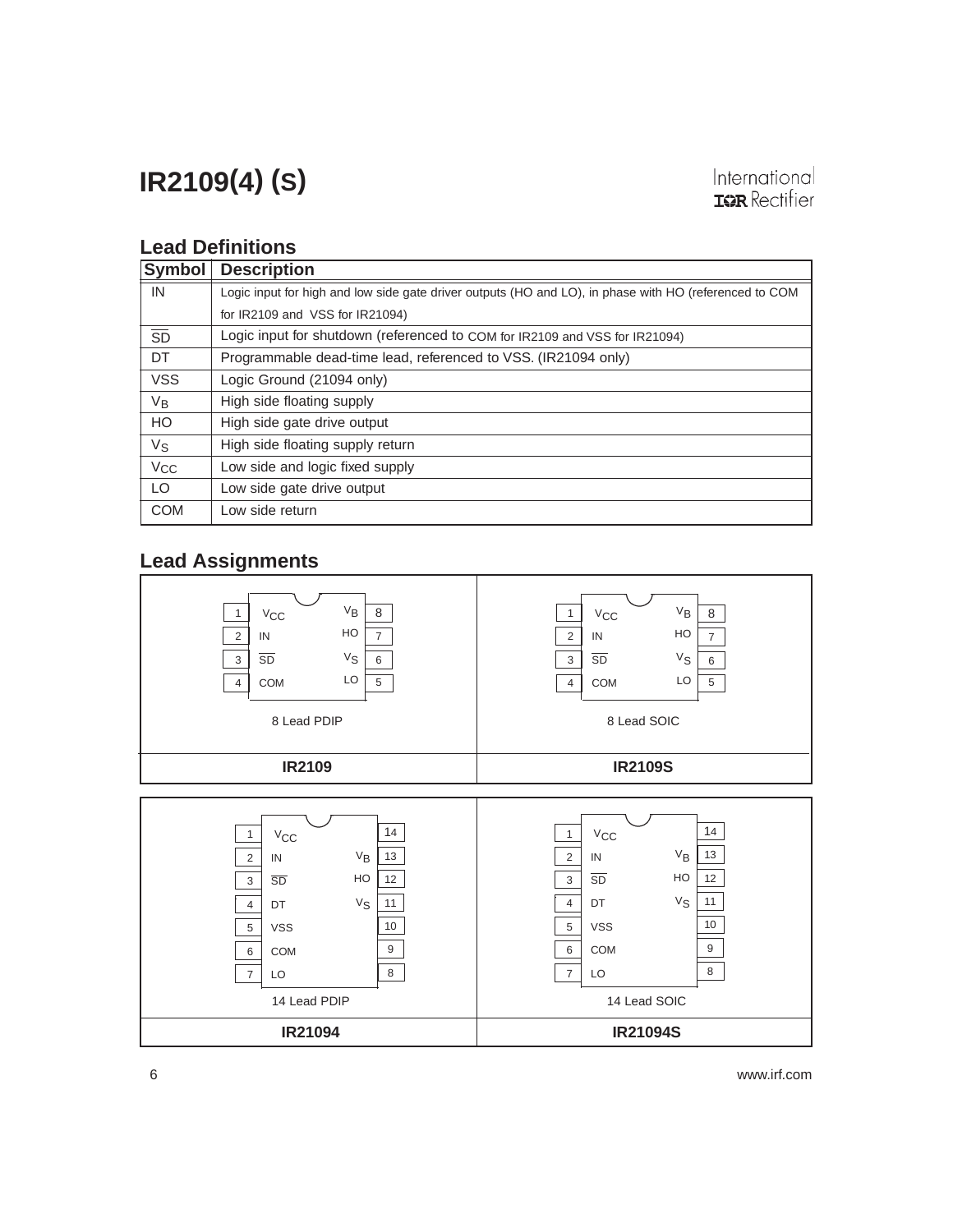### International **IGR** Rectifier

#### **Case Outlines**



www.irf.com 7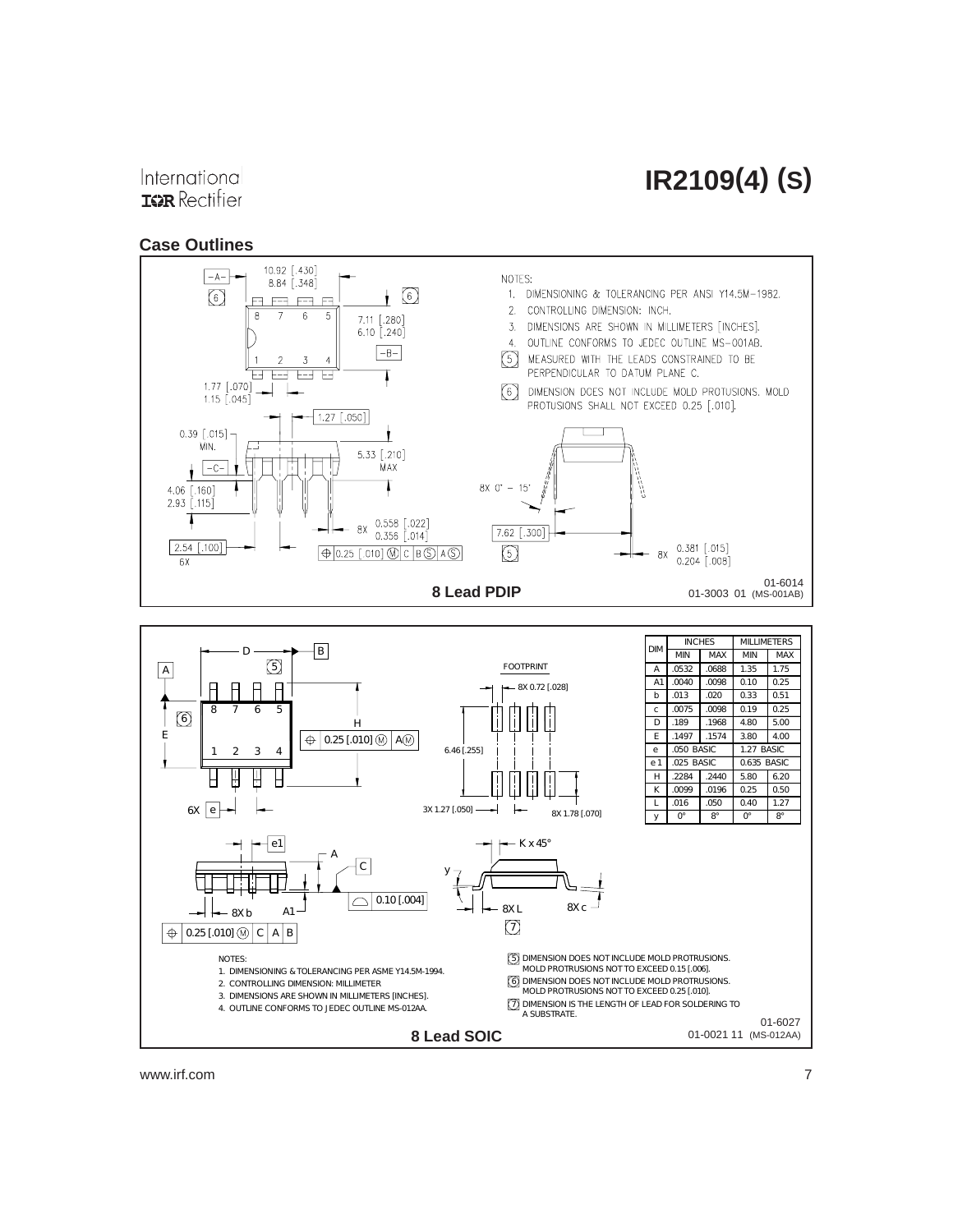



8 www.irf.com